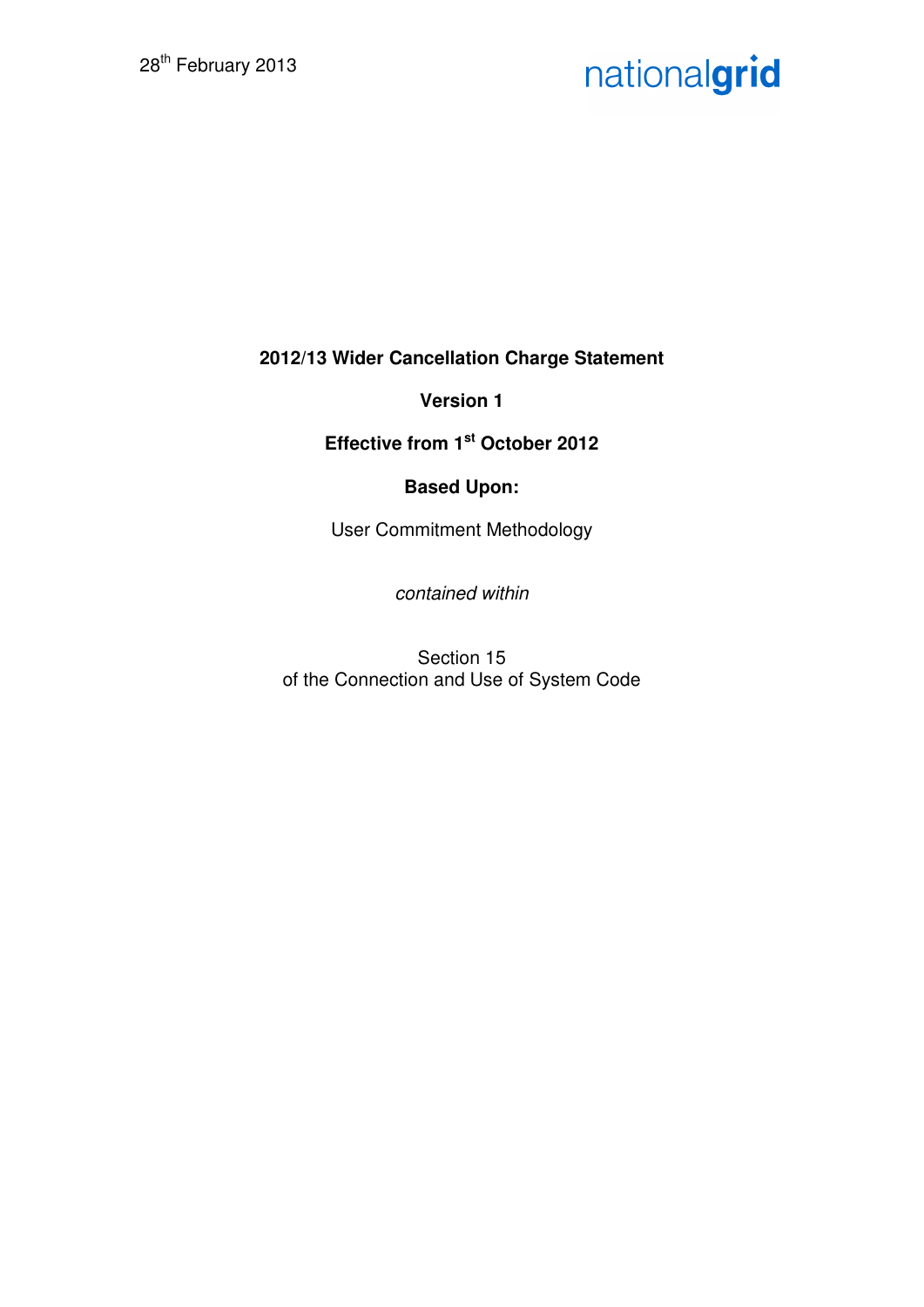## **1. Wider Cancellation Charge Tariff Statement**

#### **1.1 Introduction**

This document is a statement which contains the 2012/13 tariff for the Wider Cancellation Charge payable by users who wish to terminate agreements and/or reduce Transmission Entry Capacity (TEC) or Developer Capacity.

This document also shows the various parameters and variables used to calculate this tariff.

#### **1.2 Background**

New arrangements for generation user commitment have been codified as section 15 of the Connection Use of System Code (CUSC) as a result of the CUSC Modification Proposal (CMP) 192. The new arrangements will replace the interim Final Sums methodology and the Interim Generic User Commitment Methodology (IGUCM) for generators, and will take effect from 1 April 2013.

The new arrangements comprise of a generic liability to cover broad system investment (Wider), and a specific liability to cover local generator-driven investment (Attributable).

For full details of the arrangements please refer to the Connection and Use of System Code section 15.

A National Grid guidance document is also available at:

http://www.nationalgrid.com/NR/rdonlyres/16CC2A9D-6732-4C49-A78B-6A9557159AAB/53464/CUSC\_15\_CMP192\_guidance\_v1.pdf

#### **1.3 2012/13 Cancellation Charge Tariff Statement**

| Zone                      | Tariff (£/MW) |  |
|---------------------------|---------------|--|
| Ζ1                        | £16,993.83    |  |
| Z2                        | £12,785.25    |  |
| Z3                        | £12,976.07    |  |
| Ζ4                        | £9,836.16     |  |
| Ζ5                        | £6,348.72     |  |
| Z6                        | £5,766.28     |  |
| Z7                        | £4,469.51     |  |
| Z8                        | £2,901.95     |  |
| Z9                        | £1.693.51     |  |
| Z10                       | £1,364.72     |  |
| Z11                       | £1,902.71     |  |
| Z12                       | £818.15       |  |
| Z13                       | £845.46       |  |
| Z14                       | £818.15       |  |
| Z15                       | £462.14       |  |
| Z16                       | £2,574.68     |  |
| Z17                       | £9,487.22     |  |
| Table 1.1 - Charge Tariff |               |  |

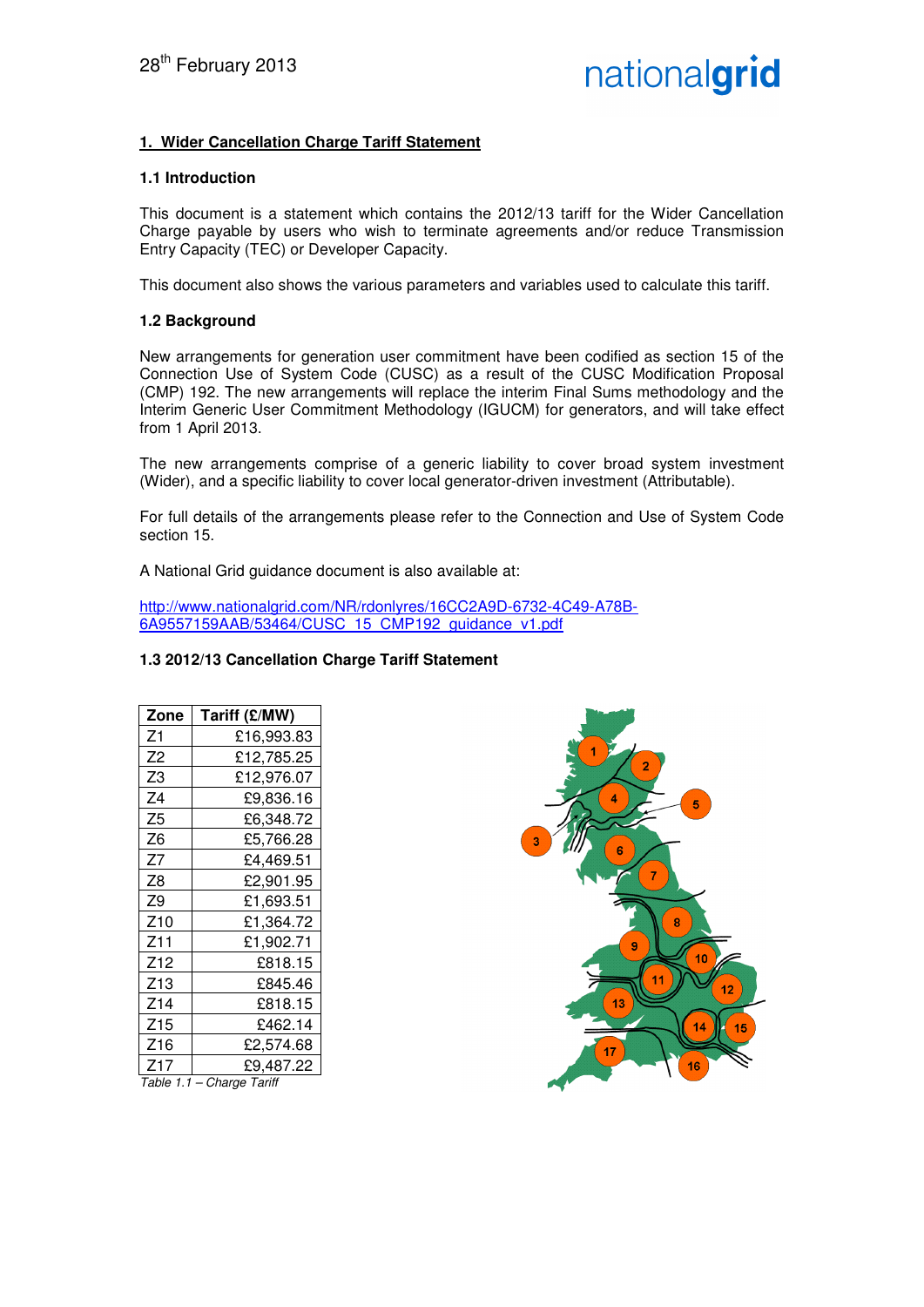

#### **1.4 Closure and Capacity reduction – Connected Generation**

In the event of notification of a reduction in generating capacity or complete plant closure, Connected Generators will be liable for up to two years Wider Cancellation Charge based on notice of reduction or closure. Please note that the tariff is applicable from the date of notice.

| Years notice | % liability of wider cancellation charge |
|--------------|------------------------------------------|
|              | $0\%$                                    |
|              | 75%                                      |
|              | 100%                                     |

Table 1.2 – Notice Periods

This liability replaces the previous liability which was equal to Transmission Network Use of System (TNUoS) charges at their contracted capacity.

#### **2 Inputs**

The wider cancellation charge is calculated using each TOs forecast of both load related and non load related wider capex. The apportionment of wider capex to each zone is based on the following factors.

| Input                                  | <b>Source/Fixed Factor</b> | <b>Description</b>                          |
|----------------------------------------|----------------------------|---------------------------------------------|
| User Risk Factor                       | 50%                        | The share of the wider risk between         |
|                                        |                            | generation and consumers.                   |
| Global Asset                           | 33%                        | The percentage of the wider transmission    |
| Reuse Factor                           |                            | assets which a TO could potentially reuse   |
|                                        |                            | on another project.                         |
| Boundary levels                        | May 2011 Seven Year        | Depth of each SYS boundary multiplied by    |
|                                        | Statement                  | the increase in required capability on that |
|                                        |                            | boundary.                                   |
| Boundary non                           | May 2011 Seven Year        | Ratio between available capacity and        |
| compliance factors                     | Statement                  | required capability on each boundary.       |
| Generation base                        | May 11 generation          | Current and Future Generation by zone.      |
|                                        | register                   |                                             |
| Capex data*                            | <b>TCPR4 Rollover</b>      | Sum of TO's Capex excluding any             |
|                                        | http://www.ofgem.gov.uk/   | attributable works cost.                    |
|                                        | Networks/Trans/PriceCon    |                                             |
|                                        | trols/TPCR4Roll-           |                                             |
|                                        | over/Documents1/TPCR4      |                                             |
| $T - Ll - \Delta$<br>Oslaubation Innut | roll.pdf                   |                                             |

**Table 2.1 – Calculation Inputs**